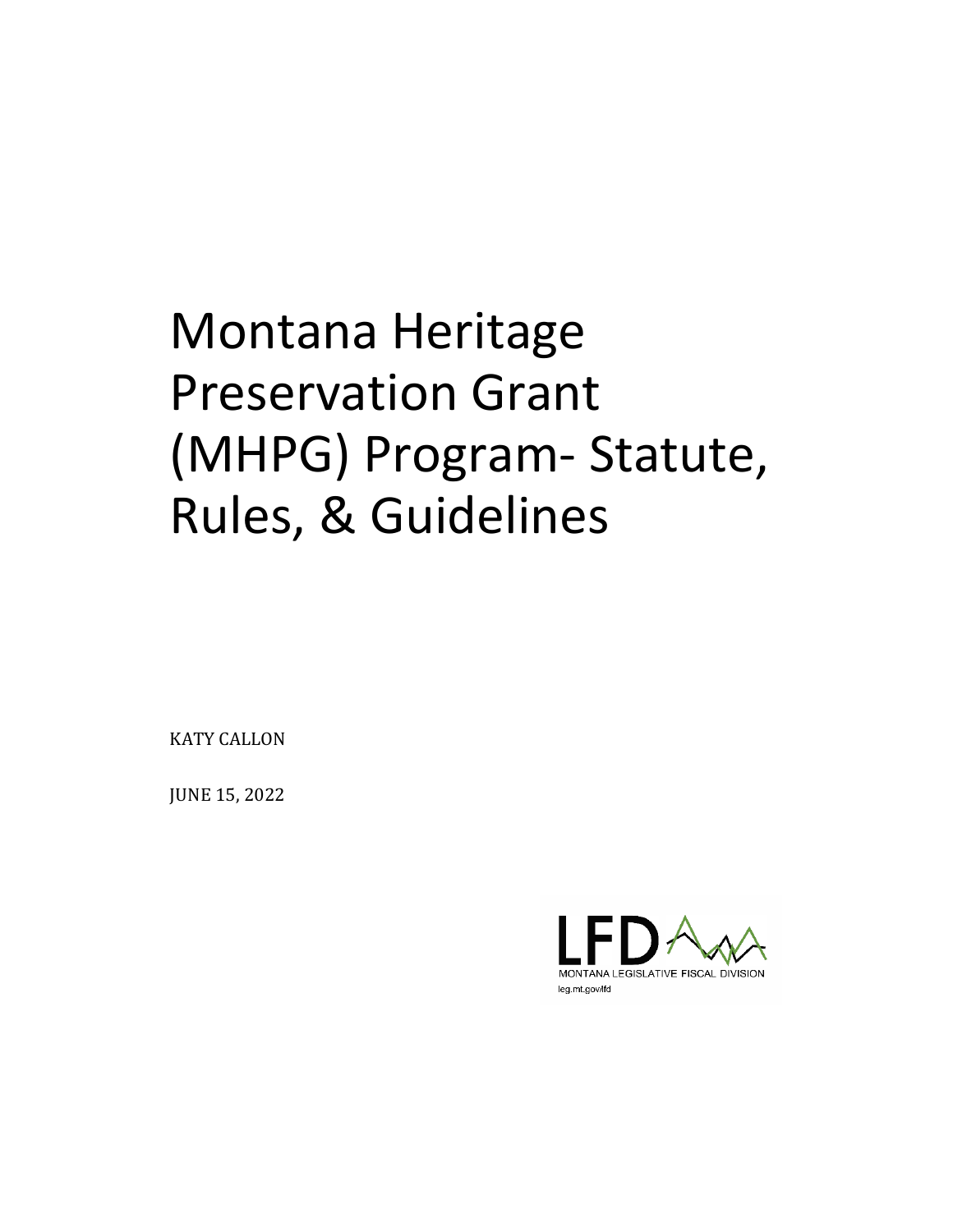#### **INTRODUCTION**

This report provides an overview of the current statutes, rules, and guidelines of the Montana Heritage Preservation Grant Program. This information is provided at the request of the Long-Range Planning (Section F) Interim Budget Committee, to increase the committee's understanding of the current framework for the program and provide information about particular areas of interest related to applicant eligibility and match requirements.

## **PROGRAM-RELATED STATUTE**

The MHPG Program is authorized under 22-3-1305 through 1307, MCA:

22-3-1305. Historic preservation grant program - proposals - recommendations. (1) There is a historic preservation grant program established within the department of commerce. A person, association, or representative of a governing unit seeking a historic preservation grant under this section must submit a grant proposal to the department by March 1 of the year preceding the convening of a regular legislative session.

(2) The department shall review all proposals for historic preservation grants in consultation with the tourism advisory council and the state historical preservation office before they are submitted to the legislature.

(3) Consistent with the rules adopted in accordance with 22-3-1306, the department shall make recommendations to the legislature on each proposal submitted to the department.

(4) The department's recommendations to the legislature are advisory.

(5) The department shall present its recommendations to the appropriations committee of the legislature by the 15th day of a regular legislative session. History: En. Sec. 5, Ch. 459, L. 2019.

22-3-1306. Priorities for funding - rulemaking. (1) The department of commerce shall make recommendations for grants awarded under the historic preservation grant program to public or private entities for the preservation of historic sites, historical societies, or history museums in the state. The recommendations must be based on competitive criteria created by the department, as guided by the legislature. The criteria may include:

(a) the degree of economic stimulus or economic activity, including job creation and work creation for Montana contractors and service workers;

(b) the purpose of the project, including whether it provides features that establish or enhance security, climate control, or fire protection for museums or address infrastructure, maintenance, or building code issues;

(c) the timing of the project, including access to matching funds, if needed, and approval of permits so that work can be completed without delay;

(d) the historic or heritage value related to the state of Montana;

(e) the successful track record or experience of the organization directing the project; and

(f) the expected ongoing economic benefit to the state as a result of the project completion.

(2) The department of commerce shall adopt rules necessary to implement the historic preservation grant program. In adopting rules, the department shall look to the rules adopted for the treasure state endowment program, the cultural and aesthetic grant program, and other similar state programs. To the extent feasible, the department shall make the rules compatible with those other programs.

History: En. Sec. 6, Ch. 459, L. 2019.

22-3-1307. Historic preservation grant program account. (1) There is an account in the state special revenue fund established in 17-2-102 known as the historic preservation grant program account. The tax collections allocated in 15-68-820(3)(b) and (4)(c) must be deposited in the account.

(2) Money deposited in the account is subject to appropriation by the legislature and may be used only for historic preservation grants to be administered by the department of commerce.

(3) The department shall allocate and disburse historic preservation account funds as appropriated by the legislature. History: En. Sec. 7, Ch. 459, L. 2019.

This statute was passed by the 2019 Legislature as the Montana Museums Act of 2020 (SB 338) and use of the accommodations tax to fund the program was authorized.

#### **PROGRAM RULES**

The Department of Commerce is authorized to adopt rules necessary to implement the MHPG Program under 22-3-1306(2), MCA. For the program rules, the department has incorporated, by reference, its MHPG 2022 Application and Guidelines for the 2025 Biennium (8.94.3101, ARM): https://comdev.mt.gov/ shared/Historic-[Preservation/docs/MHPG-Guidelines-and-Application\\_2022\\_Final.pdf](https://comdev.mt.gov/_shared/Historic-Preservation/docs/MHPG-Guidelines-and-Application_2022_Final.pdf) and its MHPG Program Project Administration Manual – October 2021 (8.9.3102, ARM): [https://comdev.mt.gov/\\_shared/Historic-](https://comdev.mt.gov/_shared/Historic-Preservation/docs/MHPG-Admin-Manual---2022---Final.pdf)[Preservation/docs/MHPG-Admin-Manual---2022---Final.pdf](https://comdev.mt.gov/_shared/Historic-Preservation/docs/MHPG-Admin-Manual---2022---Final.pdf) These references were updated from the previous guidelines and adopted in the Administrative Rules of Montana (ARM) effective December 11, 2021.